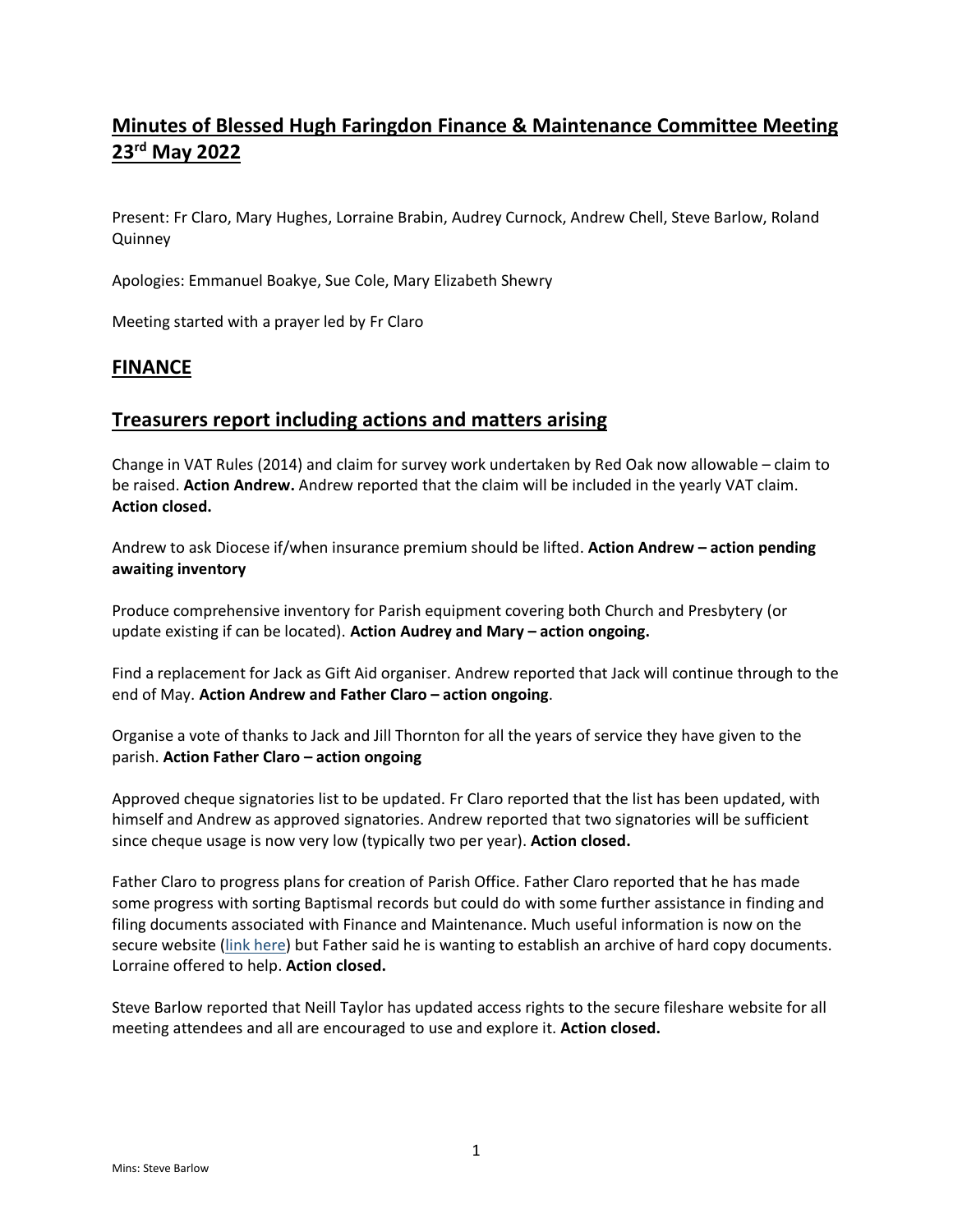Finance spreadsheet. Following discussion at the last meeting, Andrew reported that he had reviewed the finance spreadsheet and concluded that it would be possible with minor changes to break down the 'parish activities' entry to align with the six agreed parish missions. **Action Andrew – action ongoing.**

Father Claro reported that the Presbytery shower is now fixed and working correctly. **Action closed.**

#### **Treasurers report**

Andrew reported that there had been no major expenditure since the last meeting. The current account now stands at £41,802, other accounts are unchanged.

Regarding Gift Aid organiser it was suggested that Andrew enquire whether Rita or Allison might take on this role as it is understood that they have undertaken similar roles in the past.

Following a question on 'tap and pay', Mary reported that she and Andrew had attended the presentation on implementing the "digital plate" and concluded that the set-up and running costs of such a system would outweigh the benefits. It was noted that the iZettle system as used by the Mustard Seed might be a more cost effective option.

Father Claro reported that there was still no progress in finding a replacement for Jenny Tierney as Missio Red Box secretary. Andrew suggested that we could avoid the need for this admin task if we treated the Red Box collection as a 'Second Collection'. This could be arranged for June. **Action Andrew.** 

Lorraine reported that Missals could be provided as gifts for the Confirmation candidates at £13 per copy. Andrew agreed that there was budget to cover this. **Action closed.**

#### **Urgent Financial Matters**

Nothing to report.

#### **Q&A**

Nothing further discussed.

### **MAINTENANCE**

### **Maintenance report including actions and matters arising**

#### **Quinquennial Report**

Audrey reported that the quinquennial inspection was conducted on 20<sup>th</sup> May by Oliver Wilson of Andrew Townsend Architects. During the time available he completed the survey of Church, Church Hall and outbuildings and Presbytery (apart from loft space for which a step ladder is required – Andrew offered to supply). We will be provided with a draft of the report for review prior to its finalisation. The draft is expected within four weeks.

Oliver will now contact Shire Structural Engineers (conducted the structural survey in October 2021) to progress the proposed crack monitoring, which could commence sometime after issue of the Quinquennial Report. **Action closed.** It is thought that monitoring would likely be required for 12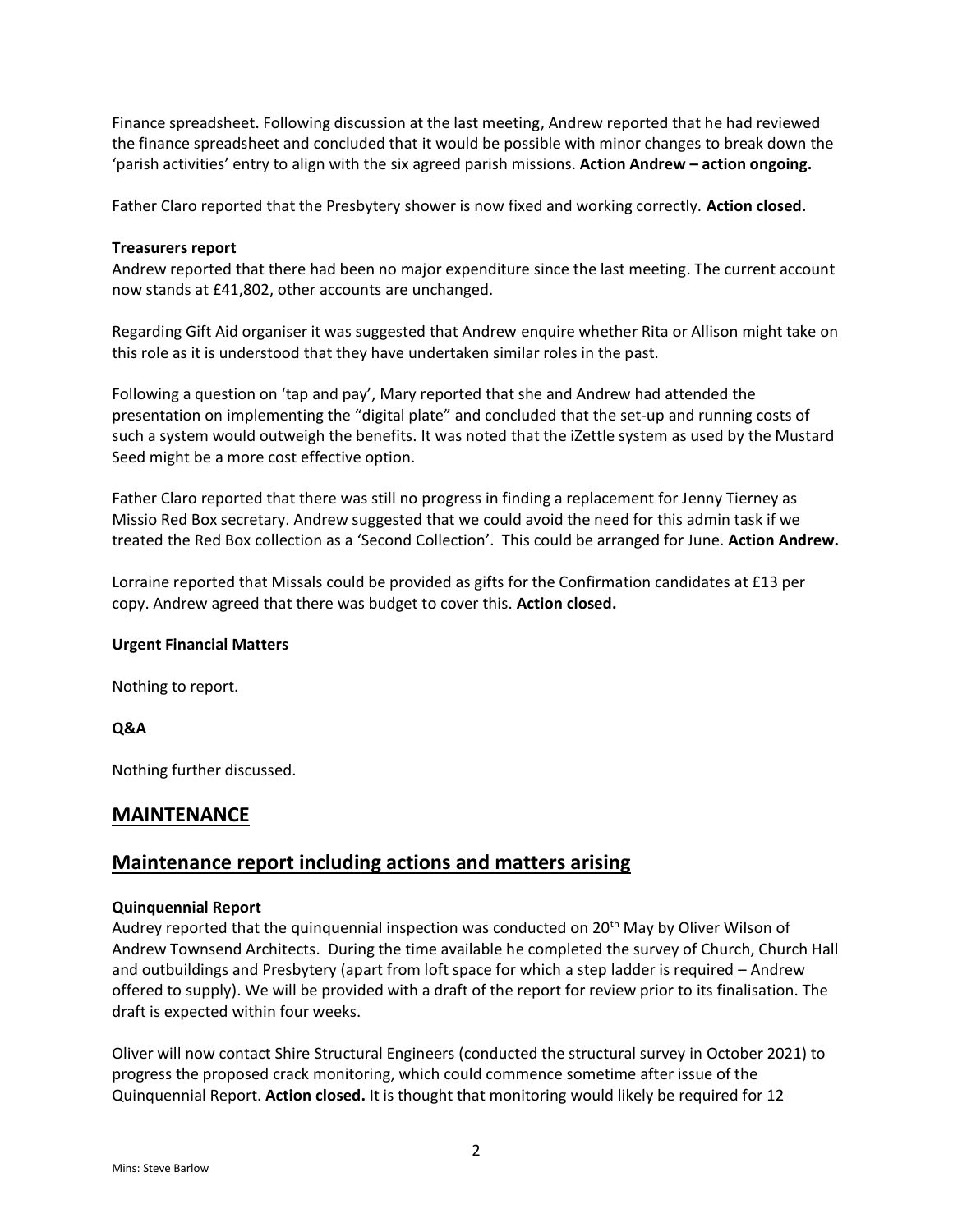months or so, taking any repair programme into 2023 at the earliest. The budget cost of £50k is thought to be reasonable but will need to be reviewed in the light of the outcome of the planned monitoring programme.

Audrey reported that Stephen Hardman (Diocesan Estates) had expressed concern with proposals for the ladder access for the roof space inspection and a temporary work around had been adopted for the Quinquennial inspection. **Action closed.**

Replacement of Sacristy roof. Action deferred until Quinquennial report completed. **Action Audrey – action deferred.**

Asbestos report to be made available to inform any work undertaken in or around the roof space. **Action Audrey – action ongoing.**

#### **Church Hall, including kitchen**

The last meeting agreed that the dishwasher and microwave should be replaced, and Andrew agreed that budget was available. Mary undertook to investigate options. **Action Mary.** Audrey undertook to progress cleaning of the oven. Father Claro suggested a toaster would be a useful addition to support breakfasts and has one in the Presbytery that can be used.

The last meeting discussed Hall and kitchen hire charges which have remained static for 11 years. Action on Sue to investigate and compare with Corn Exchange, Barber Rooms and United Church, and to consider whether to charge separately for hall and kitchen. **Action continues.**

Circulate copy of the hall hire agreement. **Action Sue – action continues.**

Update list of key holders. **Action Audrey, Mary and Tony – action continues.**

### **HEALTH AND SAFETY**

#### **Actions from previous meeting**

Update and recruit new first aiders. **Action Steve.** Steve reported that a general announcement at Mass had not elicited any response, although Andrew and Roly had responded positively. **Action continues.**

Update emergency plan and hold fire drill. **Action Steve.** Steve reported that the emergency plan for the Church was being drafted/updated. In the event of a fire, the congregation would be instructed to leave by the nearest (or least congested) fire exit and assemble in the car park at the rear of the church. A suitable Fire Assembly Point notice would be needed. **Action continues.**

#### **H&S Issues**

Steve reported that the Maintenance and Fire Log Books now have a permanent home at the foot of the stairwell just off the front entrance lobby.

### **URGENT MAINTENANCE**